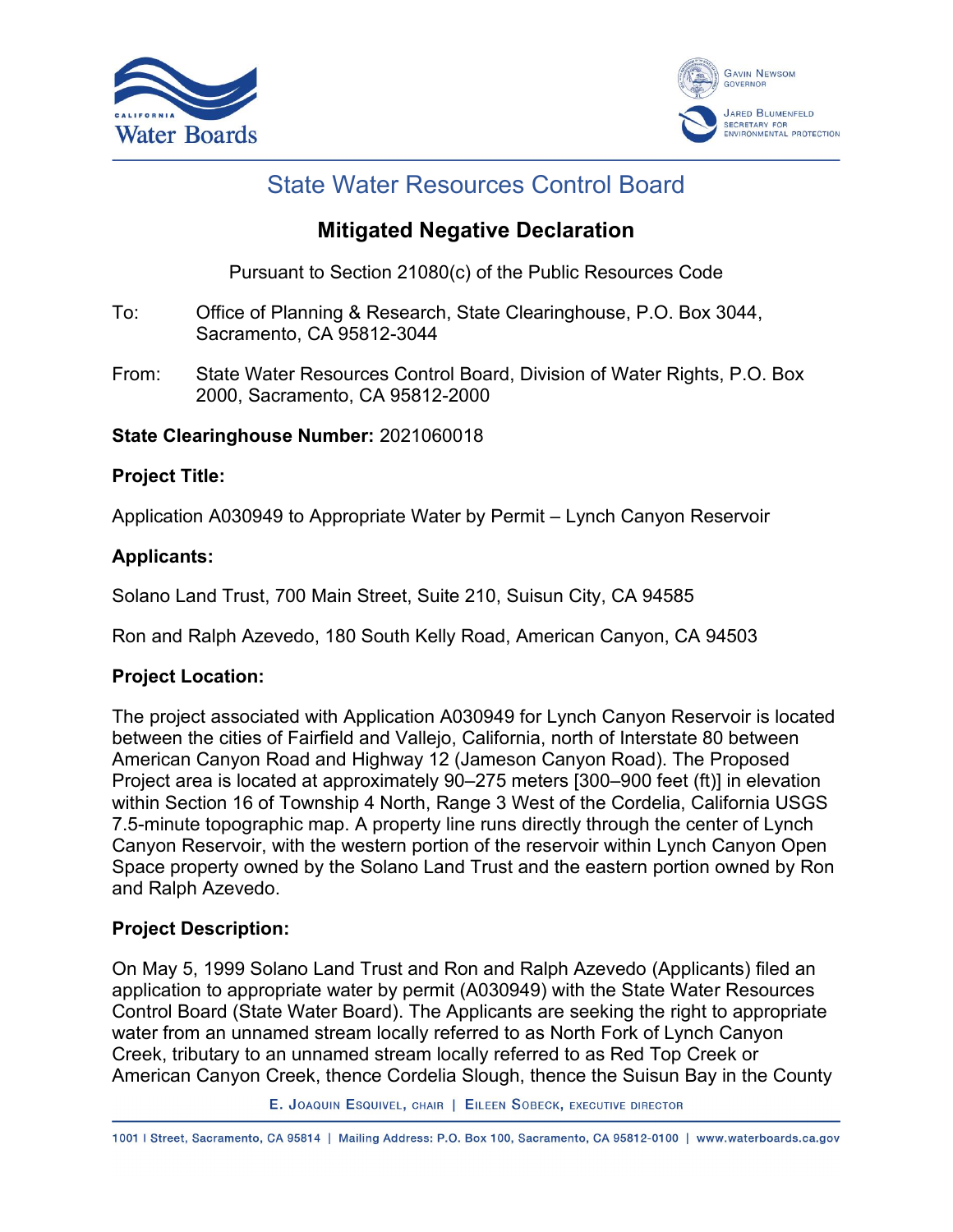of Solano. The Applicants are proposing to lower the spillway of an existing onstream reservoir for storage of 47 acre-feet of water diverted from the North Fork of Lynch Canyon Creek. The appropriated water will be used for stockwatering, incidental fish and wildlife preservation and enhancement, and incidental recreation. The North Fork of Lynch Canyon Creek is located within the American Canyon-Frontal Suisun Bay Estuaries watershed, approximately 2.5 miles southwest of the intersection of Interstate 80 and California State Route 12.

#### **Determination:**

The State Water Board has determined that the above-described project will have a less than significant effect on the environment for the reasons specified in the Initial Study prepared for this project.

#### **Water Right Terms:**

Mitigation measures have been incorporated into the project to avoid potentially significant environmental impacts. Specific terms reflecting the mitigation measures, written substantially as follows, will be included in any permits, licenses, or orders issued by the State Water Board pursuant to Application A030949.

## **Mitigation Measure GS-1 – Erosion and Sediment Control Plan**

No work on upgrades to Lynch Canyon Reservoir shall commence until an erosion and sediment control plan, approved by the Deputy Director for Water Rights, has been implemented by the right holder. The erosion and sediment control plan shall be prepared by a certified professional in erosion and sediment control, and shall describe the measures that will be implemented by the right holder to control accelerated erosion and sedimentation during project construction, and the measures that will be used to revegetate and stabilizes disturbed areas once construction is complete. Measures will include, at a minimum, the following:

- 1. Limit the extent of the Construction Footprint as much as possible, clearly marking all construction areas (e.g., designated access roads and staging areas), and confining all construction activities to these locations.
- 2. Restrict stockpiling of construction materials, including portable equipment and supplies, to designated staging areas.

Before storing water in the reservoir, right holder shall furnish evidence which substantiates that the erosion and sediment control plan has been implemented. Evidence includes photographs showing the project area vegetation and slopes.

## **Mitigation Measure GS-2 – Construction Debris Control**

No debris, soil, silt, cement that has not set, or other such foreign substance will be allowed to enter into or be placed where it may be washed by rainfall runoff into the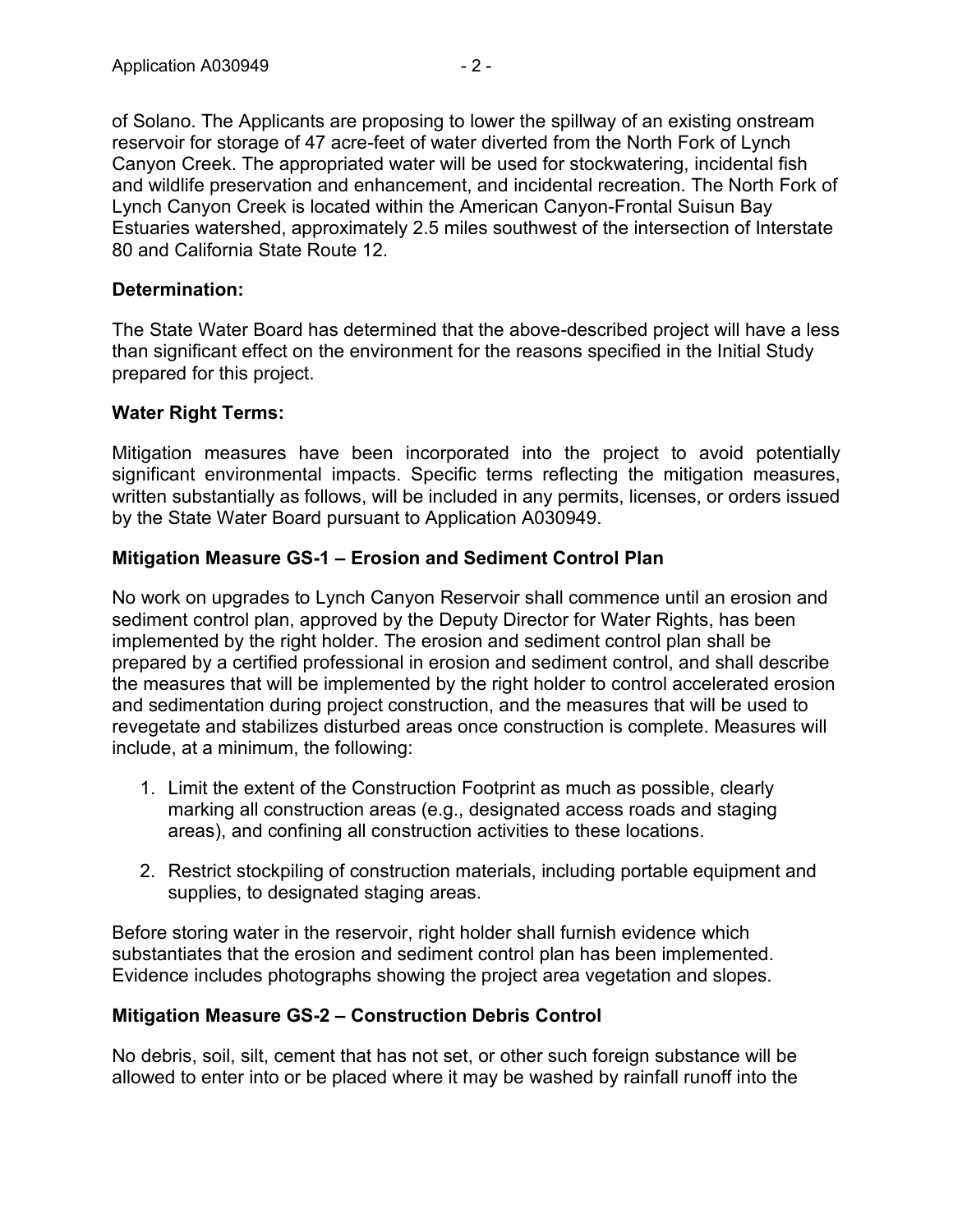waters of the State. When operations are completed, any excess construction-related materials or debris shall be removed from the work area.

## **Mitigation Measure GS-3 – Regulatory Compliance**

No water shall be diverted or used under this right, and no construction related to such diversion shall commence, unless right holder has obtained and is in compliance with all necessary permits or other approvals required by other agencies. If an amended right is issued, no new facilities shall be utilized, nor shall the amount of water diverted or used increase beyond the maximum amount diverted or used during the previously authorized development schedule, unless right holder has obtained and is in compliance with all necessary requirements, including but not limited to the permits and approvals listed in this term.

Within 90 days of the issuance of this right or any subsequent amendment, right holder shall prepare and submit to the Division of Water Rights a list of, or provide information that shows proof of attempts to solicit information regarding the need for, permits or approvals that may be required for the project. At a minimum, right holder shall provide a list or other information pertaining to whether any of the following permits or approvals are required: (1) lake or streambed alteration agreement with the Department of Fish and Wildlife (Fish & G. Code, § 1600 et seq.); (2) Department of Water Resources, Division of Safety of Dams approval (Wat. Code, § 6002); (3) Regional Water Quality Control Board Waste Discharge Requirements (Wat. Code, § 13260 et seq.); (4) U.S. Army Corps of Engineers Clean Water Act section 404 permit (33 U.S.C. § 1344); and (5) local grading permits.

Right holder shall, within 30 days of issuance of any permits, approvals or waivers, transmit copies to the Division of Water Rights.

## **Mitigation Measure WQ-1 – Maintain Existing Livestock Exclusion Fencing**

Maintain the existing livestock exclusion fencing around the reservoir and associated stream channels as shown in Figure 10 of the Lynch Canyon Reservoir Initial Study/Mitigated Negative Declaration, as modified by the Proposed Project, where the modifications would decrease the extent of fringe emergent wetland area within the reservoir that would be directly impacted by cattle relative to existing conditions. No new ground disturbing activities shall occur within the existing or modified livestock exclusion fencing area. Equipment access within the livestock exclusion fencing area shall be limited to activities necessary for the ongoing operation of the reservoir and shall incorporate best management practices to minimize disturbance to water, soils, and vegetation. Natural vegetation shall be preserved and protected within the livestock exclusion fencing area. Planting of native vegetation within the livestock exclusion fencing area is allowed.

#### **Mitigation Measure WQ-2 – Construction Pollution Control**

No fuels, oil, lubricants, or other fluids related to the use of construction equipment will be allowed to enter into or be placed where they may be washed by rainfall runoff into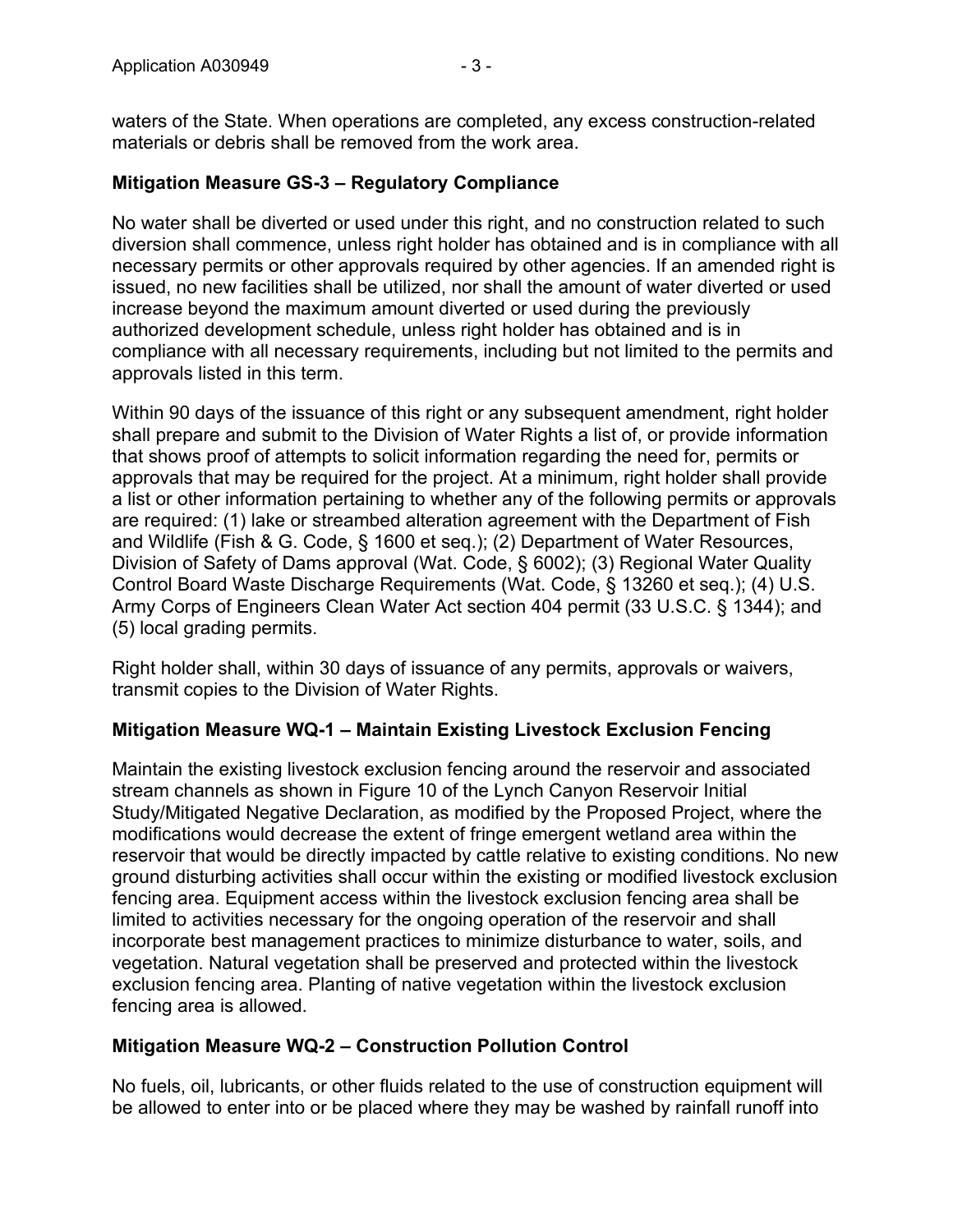- Vehicles and equipment will be kept in good repair, without leaks of hydraulic or lubricating fluids. If such leaks or drips occur, they shall be cleaned up immediately. Drip pans shall be utilized when vehicles are parked. Equipment maintenance and/or repair will be confined to one location.
- Equipment shall be stored, when not in use, in upland areas well away from designated wetland areas and waterways.
- Service and refueling procedures will be conducted where there is no potential for fuel spills to seep or wash into wetland areas or waterways and extreme caution will be used when handling and or storing chemicals (e.g., fuel) near wetland areas or waterways.
- When operations are completed, any excess fuels, oils, lubricants, or other fluids related to the use of construction equipment shall be removed from the work area.

## **Mitigation Measure BIO-1 – Environmental Awareness Training**

Prior to initiating construction activities, a qualified biologist shall provide an environmental awareness training to all construction personnel before construction begins, which may include information about sensitive resources that may be affected by the project, protection measures, and penalties associated with those resources.

#### **Mitigation Measure BIO-2 – Conduct Pre-Construction Survey for Red-Legged Frog**

Within 14 days prior to the onset of construction activities, a qualified biologist shall survey for California red-legged frog (Rana draytonii) and western pond turtle (Actinemys marmorata) within any suitable aquatic or upland nesting habitat located within 100 feet of construction areas. The biologist will be familiar with the life cycle of each species and will conduct appropriate surveys for the applicable life stage for each species.

If California red-legged frogs (Rana draytonii) or western pond turtles (Actinemys marmorata) are observed during the pre-construction surveys, the right holder shall cease all construction activity and consult with the United States Fish and Wildlife Service and/or the California Department of Fish and Wildlife to determine an appropriate course of action. A qualified biologist shall be present onsite during construction to monitor for presence of California red-legged frogs (Rana draytonii) and western pond turtles (Actinemys marmorata) and to ensure that impact avoidance and minimization measures prescribed or approved by the California Department of Fish and Wildlife and United States Wildlife Service are implemented throughout the construction period.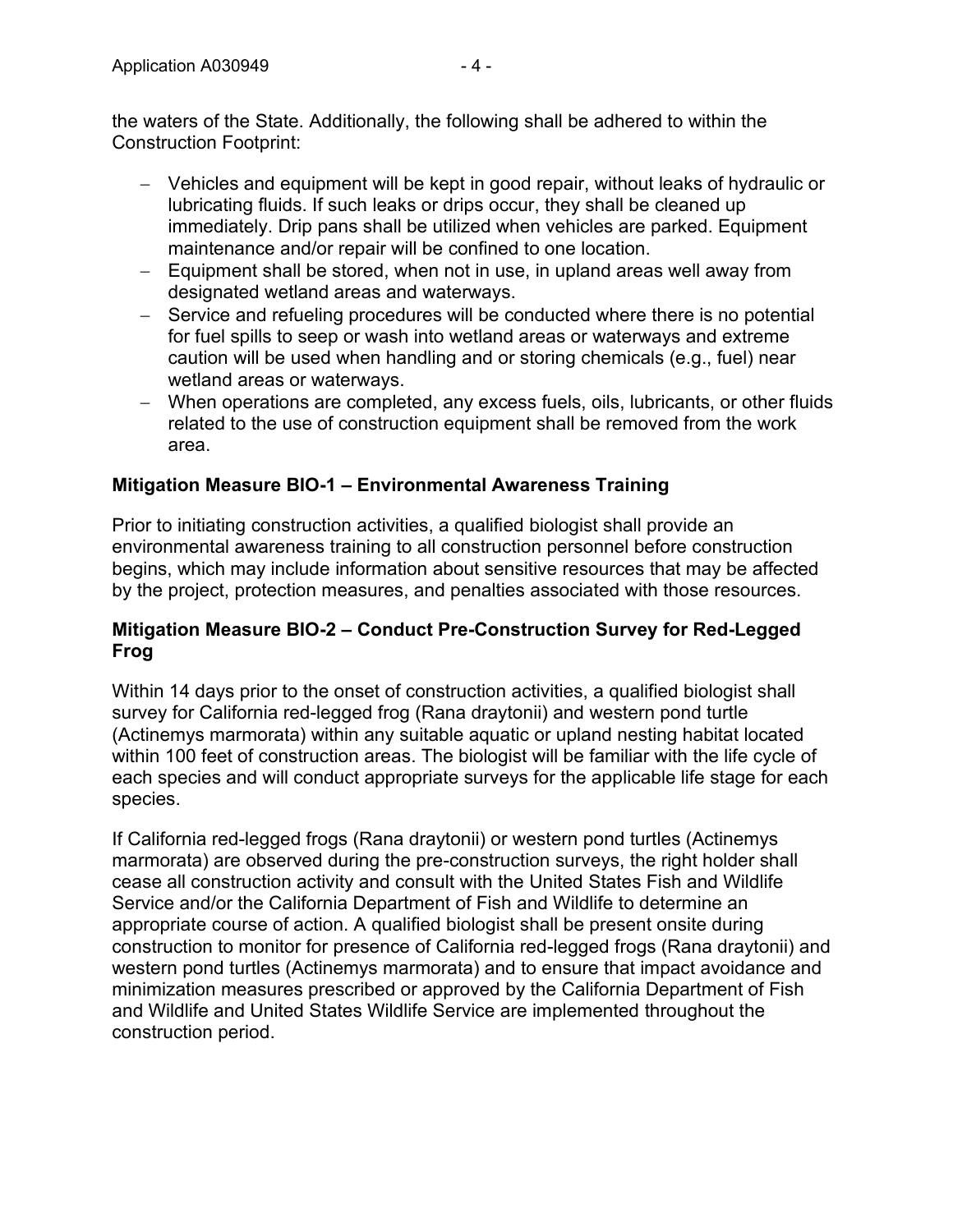Right holder shall submit a report documenting compliance with the provisions of this term to the Deputy Director for Water Rights no more than 30 days after construction is complete.

#### **Mitigation Measure BIO-3 – Limit Construction Season**

Construction activities within 100 ft of any drainage, as identified in Figure 10 of the Lynch Canyon Reservoir Initial Study/Mitigated Negative Declaration, shall only occur between June 15 and October 15 to minimize the potential impact to California redlegged frogs (Rana draytonii).

#### **Mitigation Measure BIO-4a – Conduct Pre-Construction Survey for Nesting Bird Species**

Within 14 days prior to the onset of construction activities, a qualified biologist shall conduct a pre-construction survey for the purpose of identifying nesting bird species. The pre-construction survey shall include all potential nesting habitat within 500 ft of proposed construction areas. If an active raptor or migratory bird nest is found during the pre-construction survey, the right holder shall notify the California Department of Fish and Wildlife and the United States of Fish and Wildlife Service. If an active raptor nest is found during the pre-construction survey, a 500 ft no-disturbance buffer shall be established and maintained around the nest until all young have fledged. If an active nest of any other migratory or non-migratory bird is found, a 250 ft no-disturbance buffer shall be established around the nest until all young have fledged. If active tricolored blackbirds are documented nesting during the pre-construction survey, a minimum 300 ft no-disturbance buffer shall be established around the nest until all young have fledged. Right holder shall submit a report documenting compliance with the provisions of this term to the Deputy Director for Water Rights no more than 30 days after construction is complete.

#### **Mitigation Measure BIO-4b – Swainson's Hawk Surveys**

If Project-related construction activities are scheduled during the nesting season for Swainson's hawk (March 1 to September 15), then prior to beginning work on the Project, a qualified biologist shall conduct surveys according to the Recommended Timing and Methodology for Swainson's Hawk Nesting Surveys in California's Central Valley (Swainson's Hawk Technical Advisory Committee 2000). Survey methods should be closely followed by starting early in the nesting season (late March to early April) to maximize the likelihood of detecting an active nest (nests, adults, and chicks are more difficult to detect later in the growing season because trees become less transparent as vegetation increases). Surveys shall be conducted: 1) within a minimum 0.5-mile radius of the Project site or a larger area if needed to identify potentially impacted active nests, and 2) for at least the two survey periods immediately prior to initiating Project-related construction activities. Surveys shall occur annually for the duration of the Projectrelated construction activities. The qualified biologist shall have a minimum of two years of experience implementing the survey methodology resulting in detections. If active Swainson's hawk nests are detected, the Project shall implement a 0.5-mile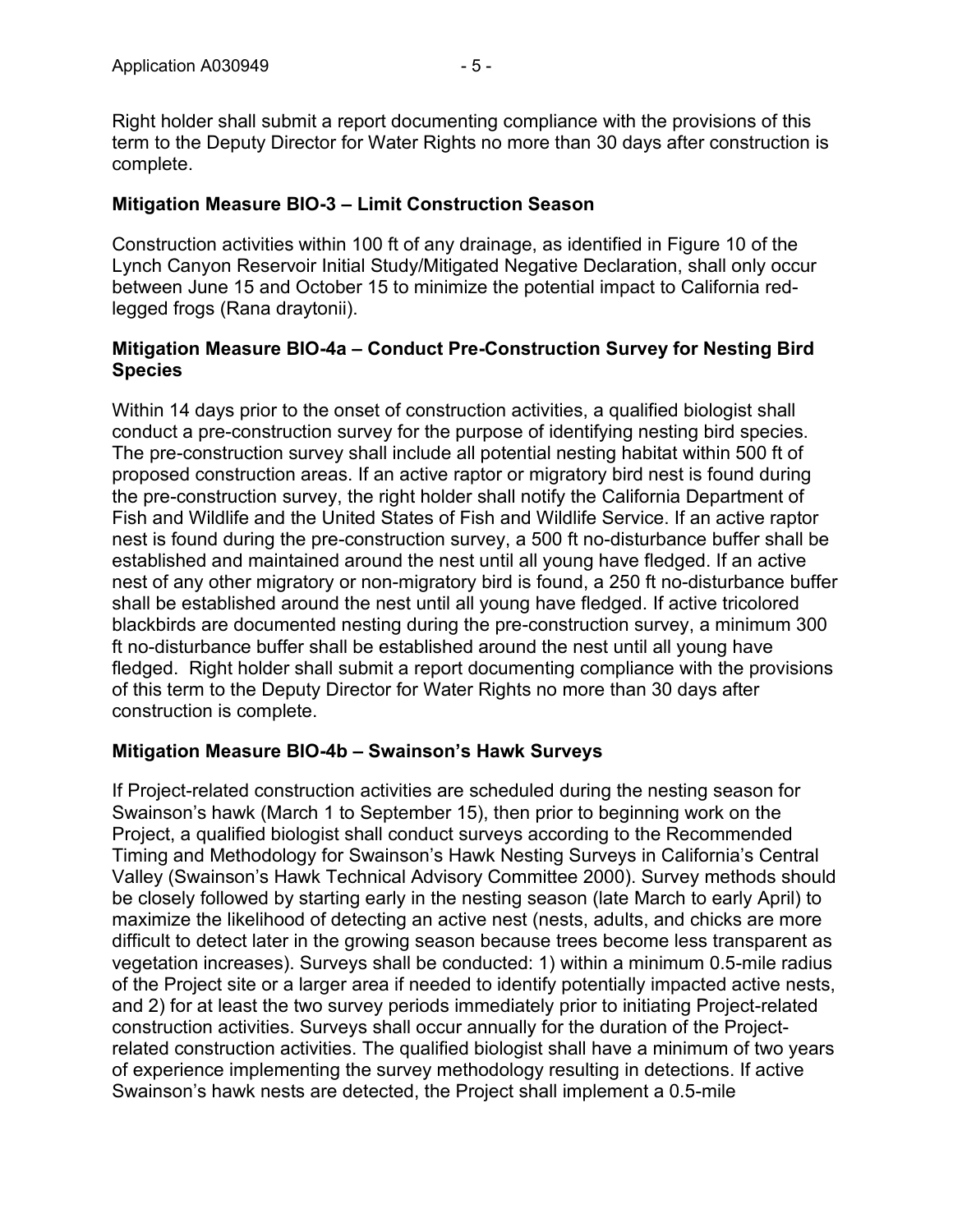construction avoidance buffer around the nest until the nest is no longer active as determined by a qualified biologist. If take of Swainson's hawk cannot be avoided, then the Project shall consult with CDFW pursuant to CESA and obtain an Incidental Take Permit (ITP). CDFW Bay Delta Region staff are available to provide guidance on the ITP application process.

#### **Mitigation Measure BIO-5 – Pre-Construction Survey for Burrowing Owl**

Within 14 days prior to the start of construction, a qualified biologist shall conduct a preconstruction survey for active burrowing owl (Athene cunicularia) burrows using methods identified in the California Department of Fish and Wildlife 2012 Staff Report on Burrowing Owl Mitigation. The pre-construction survey shall include all potential nesting habitat within 500 ft of proposed construction areas.

If occupied burrowing owl (Athene cunicularia) nests are found, Permittee shall establish no-disturbance buffers around each nest within which no disturbance resulting from construction may occur unless a qualified biologist verifies through non-invasive methods that either the owls occupying the nests have not begun egg-laying and incubation, or that juveniles from the occupied burrows are foraging independently and are capable of independent survival. Buffers ranging from fifty to five hundred meters in diameter shall be established around occupied nest sites in accordance with the provisions of the California Department of Fish and Wildlife 2012 Staff Report on Burrowing Owl Mitigation.

Right holder shall submit a report documenting compliance with the provisions of this term to the Deputy Director for Water Rights no more than 30 days after construction is complete.

#### **Mitigation Measure BIO-6 – Pre-Construction Survey for American Badger**

Within 14 days prior to the start of construction, a qualified biologist shall conduct a preconstruction survey for the purpose of identifying any potential denning habitat for the American badger (Taxidea taxus). The pre-construction survey shall include all potential denning habitat within or adjacent to the construction footprint. If denning habitat is found during the pre-construction survey, right holder shall consult with the California Department of Fish and Wildlife to identify and implement acceptable impact avoidance and minimization measures. Measures that would be considered include, but are not limited to establishing suitable no-disturbance construction buffers around active den sites (e.g., 50 ft) and active natal/pupping dens site (e.g., 250 ft), passive relocation, and for dens that are inactive to be collapsed by hand to prevent occupation. Right holder shall submit a report documenting compliance with the provisions of this term to the Deputy Director for Water Rights no more than 30 days after construction is complete.

## **Mitigation Measure BIO-7 – Implement American Bullfrog Eradication Plan**

Right holder shall develop and implement, in consultation with the USFWS and CDFW, an American Bullfrog Eradication Plan for Lynch Canyon Reservoir that is satisfactory to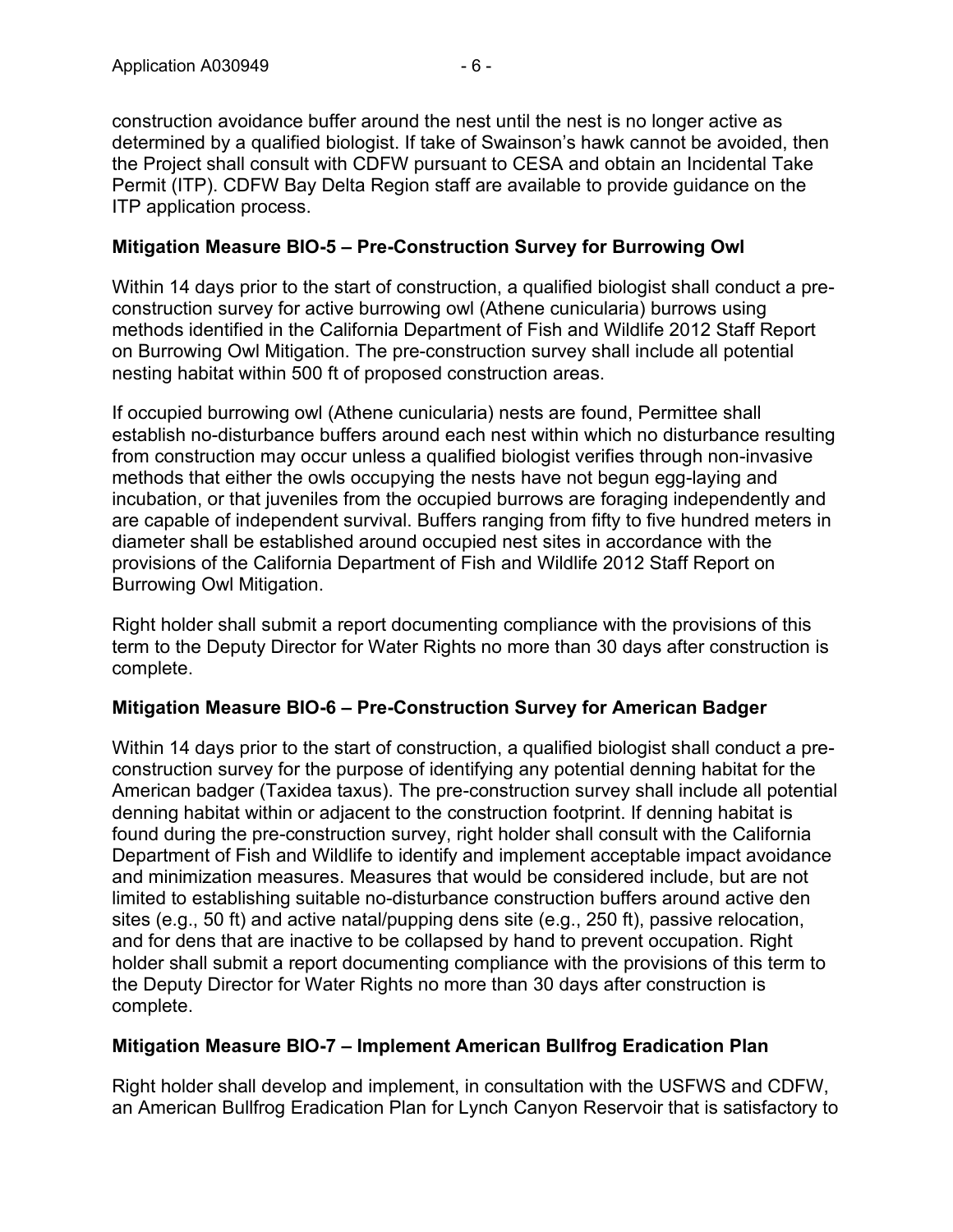the Deputy Director for Water Rights. The plan shall address control of American bullfrog (Lithobates catesbeianu) in Lynch Canyon Reservoir, with eradication of the bullfrog from the reservoir as the ultimate goal. Right holder shall submit a report on American Bullfrog Eradication Plan activities in accordance with the time schedule contained in the American Bullfrog Eradication Plan, and whenever requested by the Division of Water Rights. The Deputy Director for Water Rights may require modification of the American Bullfrog Eradication Plan upon a determination that the plan is ineffective or unsuccessful, or provide relief from this term upon a determination that the American Bullfrog Eradication Plan is no longer required.

The American Bullfrog Eradication Plan shall be developed and implemented by qualified individual(s) approved by the Deputy Director for Water Rights, and at a minimum, shall provide the following information:

- a. A description of the method by which non-native species present or potentially present in the reservoir will be identified;
- b. A description of the approach that will be used to control, with the intention to eradicate, the species from the reservoir if American bullfrog is present, including the method and the frequency of applying the method;
- c. A description of the criteria that will be used to evaluate the effectiveness and success of the control method;
- d. A description of the program that will be used to monitor the effectiveness and success of the control method;
- e. A description of how the approach will be supplemented or modified if the monitoring program indicates that the current control plan is not effective or successful;
- f. A time schedule for periodic inspection of the reservoir and control of American bullfrog from the reservoir, if present; and
- g. A time schedule for the periodic submittal of reports on control plan activities that describe the control methods or approaches used, the frequencies that the methods and approaches were applied, the results of effectiveness monitoring efforts, an evaluation of the effectiveness and success of the methods or approaches used, and descriptions of how the methods or approaches used will be supplemented or modified if the monitoring program indicates that ongoing methods or approaches for American bullfrog control are ineffective.

## **Mitigation Measure BIO-8 – Retain Reservoir Habitat for Native Species**

At no point will non-native fish or wildlife species be intentionally introduced into the reservoir.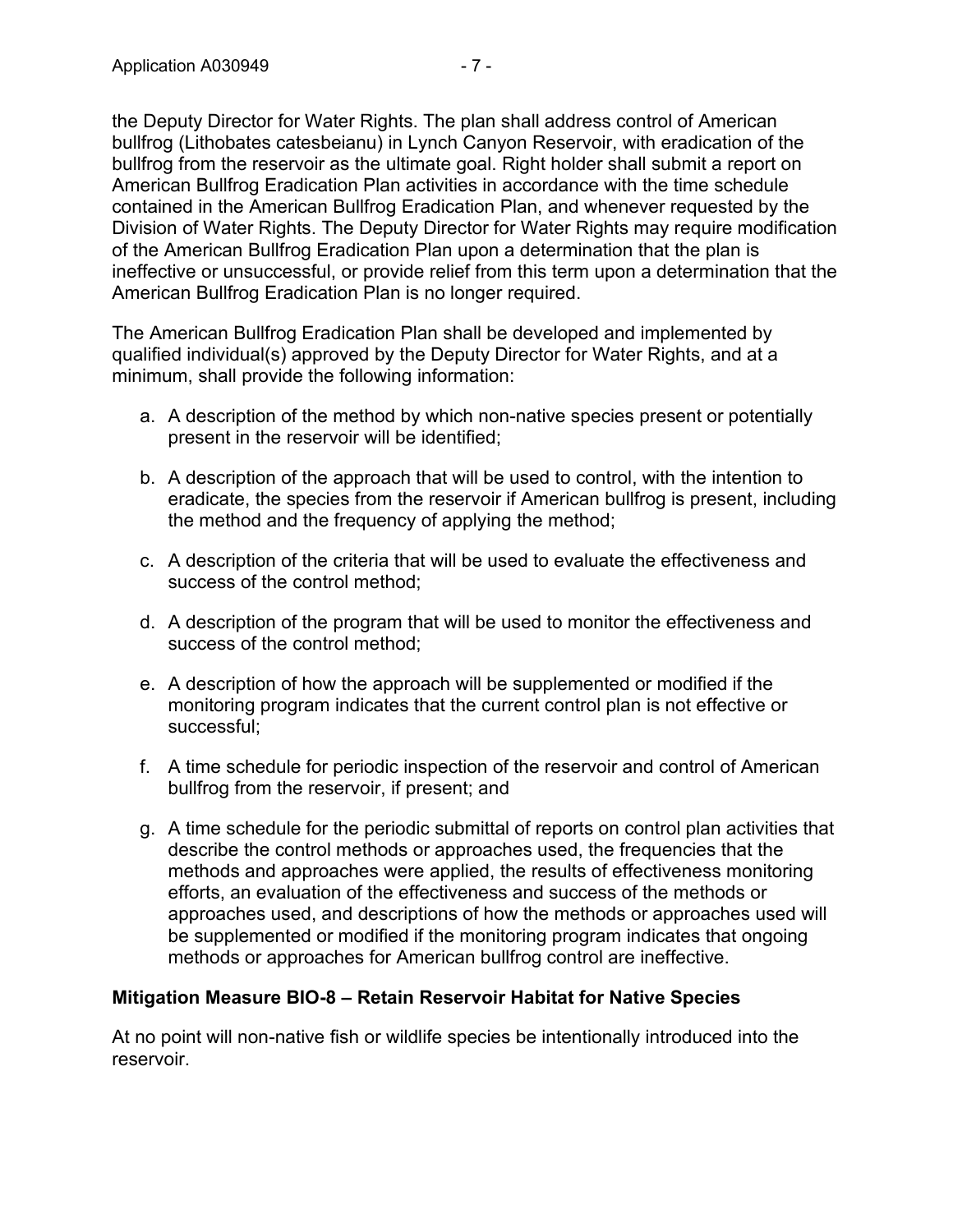A qualified wetland scientist shall clearly mark with flagging or construction fencing the boundaries of all waters of the State, wetlands, and other waters of the United States located within the construction footprint prior to the commencement of construction activities to exclude construction equipment and construction materials from wetlands.

#### **Mitigation Measure HZ-1 – Wildfire Control**

Construction areas shall be cleared of combustible materials, spark arrestors on construction equipment shall be in good working order, and dry grasses and lowgrowing shrubs shall be mowed in the equipment staging area.

#### **Mitigation Measure CR-1 – Notification and Consultation with Professional Archeologist**

Should any buried archeological materials be uncovered during project activities, such activities shall cease within 100 ft of the find. Prehistoric archeological indicators include: obsidian and chert flakes and chipped stone tools; bedrock outcrops and boulders with mortar cups; ground stone implements (grinding slabs, mortars and pestles) and locally darkened midden soils containing some of the previously listed items plus fragments of bone and fire affected stones. Historic period site indicators generally include: fragments of glass, ceramic and metal objects; milled and split lumber; and structure and feature remains such as building foundations, privy pits, wells and dumps; and old trails. The Deputy Director for Water Rights shall be notified of the discovery and a professional archeologist shall be retained by the right holder to evaluate the find and recommend appropriate mitigation measures. Proposed mitigation measures shall be submitted to the Deputy Director for Water Rights for approval. Project-related activities shall not resume within 100 ft of the find until all approved mitigation measures have been completed to the satisfaction of the Deputy Director for Water Rights.

#### **Mitigation Measure CR-2 – Consultation with County Coroner and Native American Heritage Commission**

If human remains are encountered, then the right holder shall comply with Section 15064.5 (e) (1) of the California Environmental Quality Act Guidelines and the Health and Safety Code Section 7050.5. All project-related ground disturbances within 100 ft of the find shall be halted until the county coroner has been notified. If the coroner determines that the remains are Native American, the coroner will notify the Native American Heritage Commission to identify the most-likely descendants of the deceased Native Americans. Project-related ground disturbance in the vicinity of the find shall not resume until the process detailed under Section 15064.5 (e) has been completed and evidence of completion has been submitted to the Deputy Director for Water Rights.